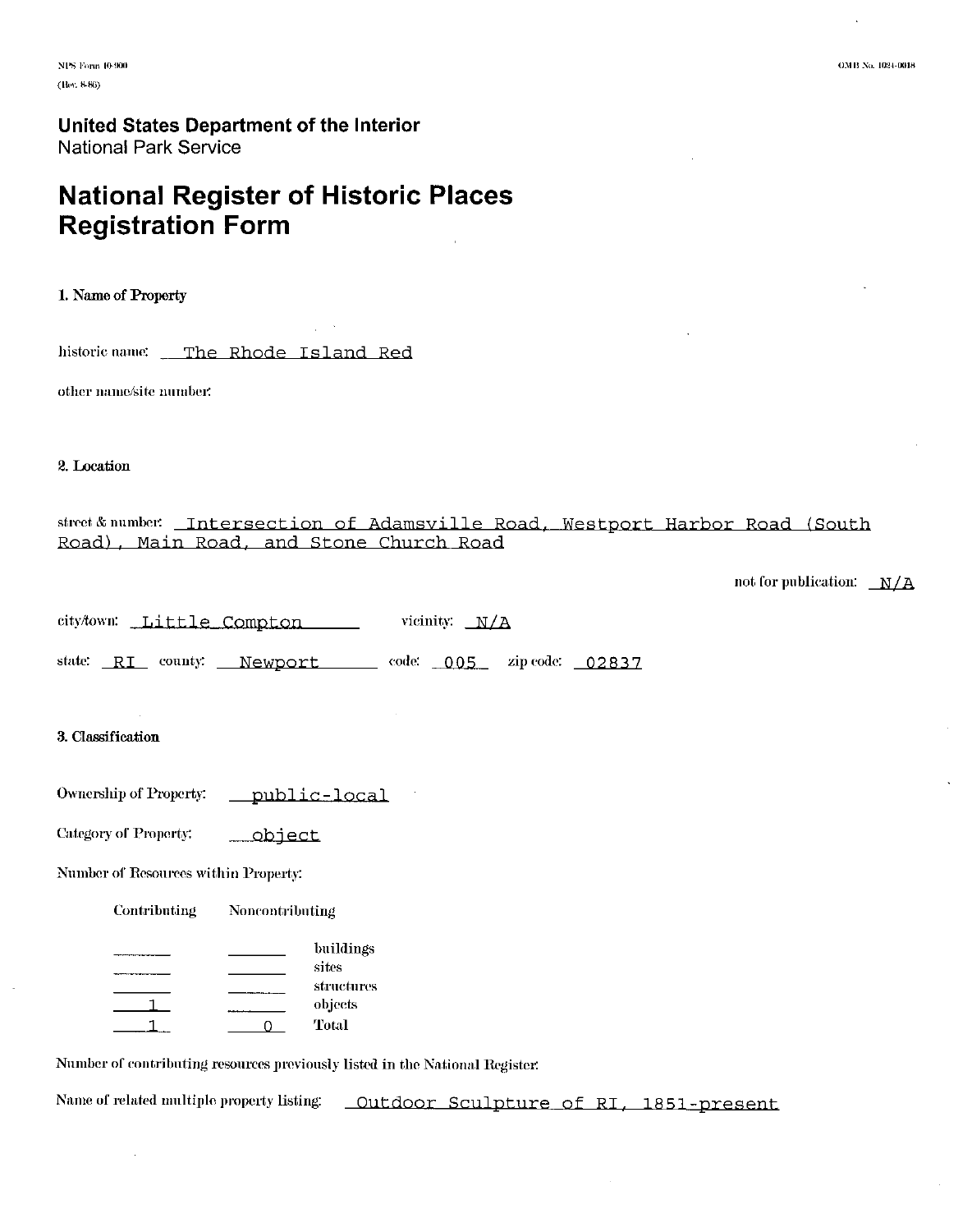### 4. State/Federal Agency Certification

As the designated authority under the National Historic Preservation Act of 1986, as amended, I hereby certify that this X nomination request for determination of eligibility meets the documentation standards for registering properties in the National Register of Historic Places and meets the procedural and professional requirements set forth in 36 CFR Part 60. In my opinion, the property  $\mathbf{X}$  meets  $\mathbf{X}$  does not meet the National Register Criteria.

), (Cemen **Signature of certifying official** 

State or Federal agency and bureau

In my opinion, the property \_\_\_\_\_ meets \_\_\_\_\_ does not meet the National Register criteria.

Signature of commenting or other official

State or Federal agency and bureau

5. National Park Service Certification

|  | I hereby certify that this property is: |  |
|--|-----------------------------------------|--|
|  |                                         |  |

entered in the National Register See continuation sheet. determined eligible for the **National Register** See continuation sheet. determined not eligible for the **National Register** removed from the National Register other (explain):

**Signature of Keeper** 

6. Function or Use

|  | Historic RECREATION AND CULTURE | Sub: <u>work of art</u> |
|--|---------------------------------|-------------------------|
|  | Current RECREATION AND CULTURE  |                         |

See continuation sheet.

 $3/22/01$ Date

Date

See continuation sheet.

Date of Action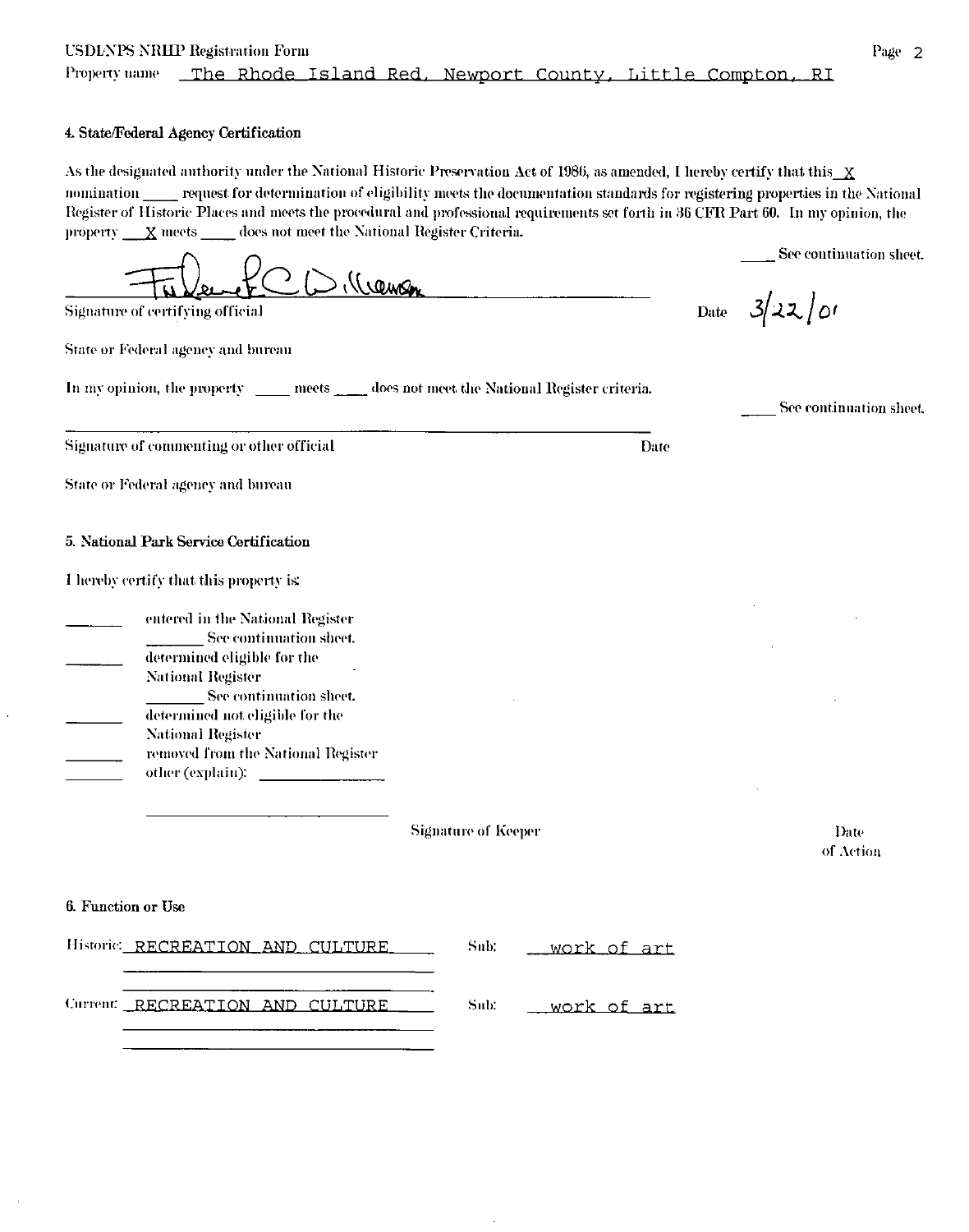## **USDIAPS NRHP Registration Form**

The Rhode Island Red, Newport County, Little Compton, RI Property name

#### 7. Description

**Architectural Classification:** 

 $M_A$ 

**Other Description:** 

Materials: foundation roof walls other METAL, bronze

Describe present and historic physical appearance.

 $\underline{X}$  See continuation sheet.

#### 8. Statement of Significance

Certifying official has considered the significance of this property in relation to other properties: statewide

Applicable National Register Criteria: A

Criteria Considerations (Exceptions): F

**Areas of Significance:** \_\_Art

Period(s) of Significance: 1925

Significant Dates: 1925

Significant Person(s):

**Cultural Affiliation:** 

Architect/Builder. Norton, Henry L. (sculptor)

State significance of property, and justify criteria, criteria considerations, and areas and periods of significance noted above.

 $\underline{X}$  See continuation sheet.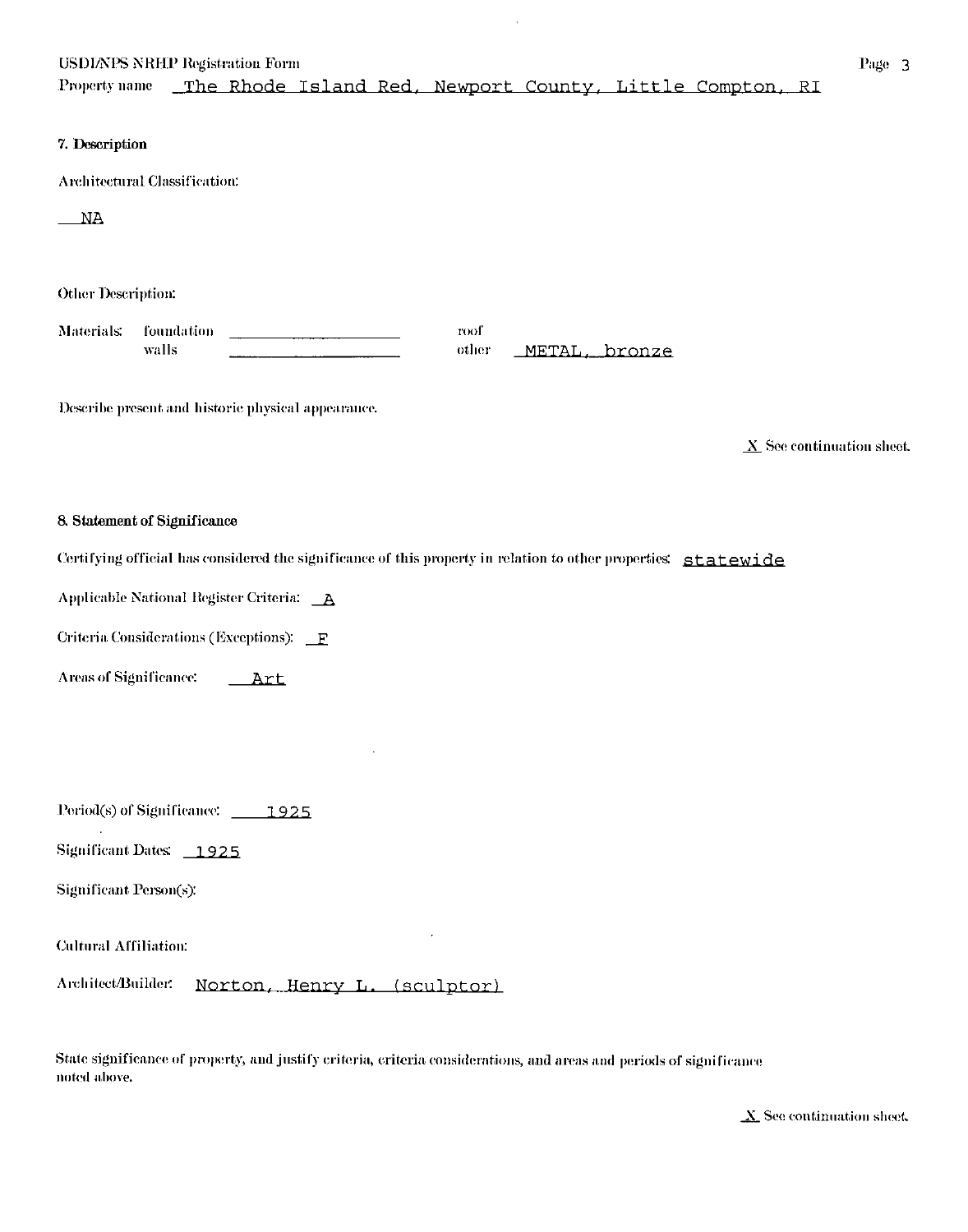Property name The Rhode Island Red, Newport County, Little Compton, RI

 $\#$ 

 $\#$ 

### 9. Major Bibliographical References

 $X$  See continuation sheet.

Previous documentation on file (NPS):

preliminary determination of individual listing (36 CFR 67) has been requested.

previously listed in the National Register

previously determined eligible by the National Register

designated a National Historic Landmark

recorded by Historic American Buildings Survey

recorded by Historic American Engineering Record

Primary Location of Additional Data:

State historic preservation office Other state agency Federal agency

Local government

University

\_Other -- Specify Repository:

## 10. Geographical Data

Acreage of Property: less than one

UTM References: Zone Easting Northing Zone Easting Northing

> $\Lambda$  19 322460 4602200 B  $C \longrightarrow C$ D

See continuation sheet.

Verbal Boundary Description: \_\_\_\_\_\_ See continuation sheet. The boundary of the nominated property is the boulder to which the sculpture is affixed. **Boundary Justification:** See continuation sheet.

The Rhode Island Red is set in its original location. While the location of the sculpture in the town of Little Compton is integral to its significance, the significance of the work is not dependent on its specific setting here in this particular stone wall.

## 11. Form Prepared By

Name/Title: Ronald J. Onorato

| Organization: R.I. Historical Preservation & Heritage Comm. Date: August 2000 |                                   |
|-------------------------------------------------------------------------------|-----------------------------------|
| Street & Number: 150 Benefit Street                                           |                                   |
| City or Town: Providence                                                      | State: $\overline{RI}$ ZIP: 02903 |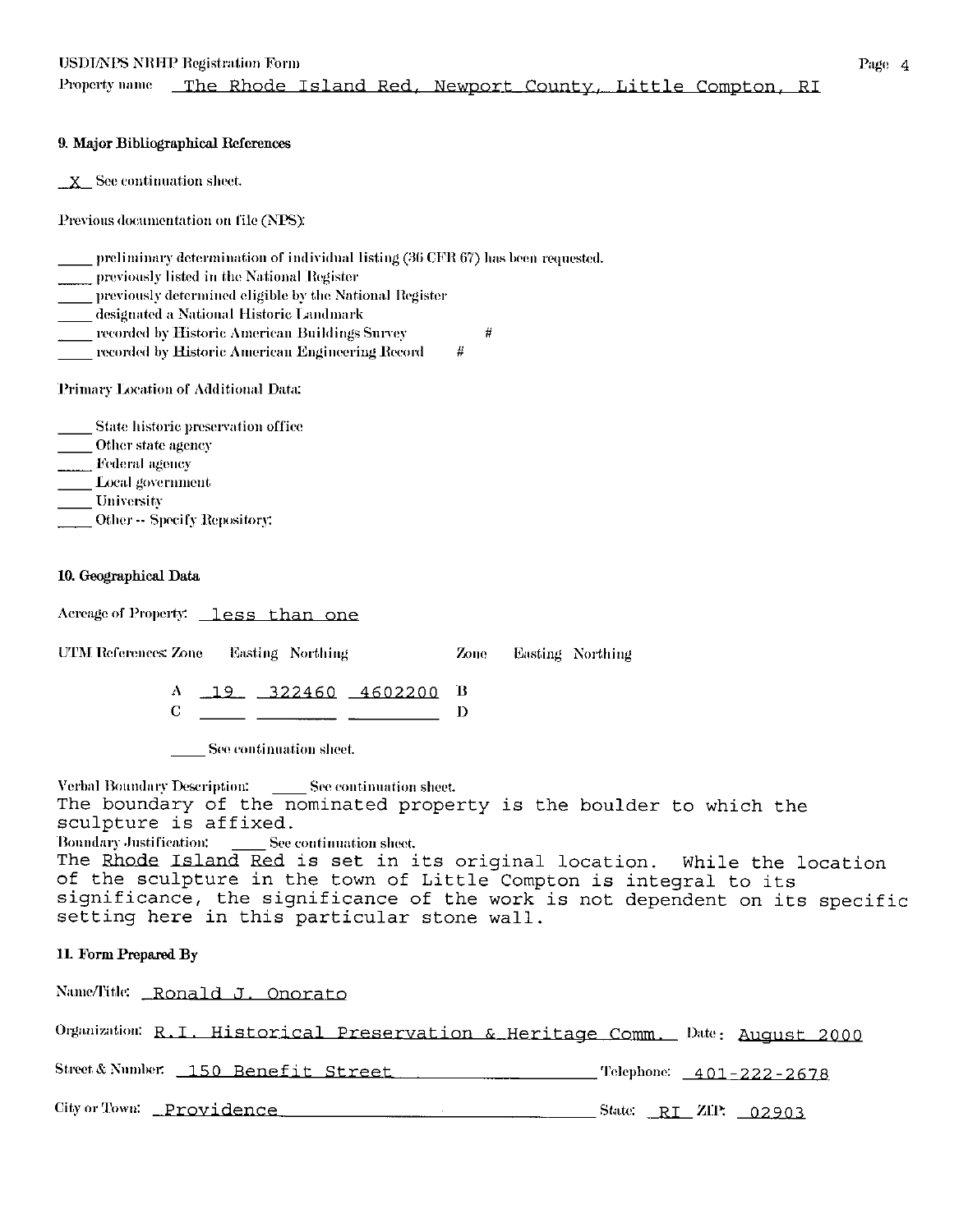# **National Register of Historic Places Continuation Sheet**

Property name The Rhode Island Red. Newport County, Little Compton, RI

Section number <u>7 Page 5</u>

### Description

This is a bronze relief, depicting a life-size rooster, accompanied<br>text, and surrounded by a simple molding worked in the bronze. The by text, and surrounded by a simple molding worked in the bronze. relief is set into the rough but flattened face of a natural granite boulder and is built into a stone wall in the village of Adamsville.

The rooster is seen in profile and faces right. The beak and comb and the tail and throat feathers are shown in fine detail; the back and breast feathers and the legs are depicted more softly.

The sculpture is 53'' high, 31'' wide, and about 2'' deep. The rooster is titled under the breast: ''THE RHODE ISLAND RED.'' The<br>lower third of the sculpture's face contains this text: ''To lower third of the sculpture's face contains this text: commemorate the birthplace of the/Rhode Island Red breed of fowl which/originated near this location/--red fowls bred extensively by/the farmers of this district and later/named "Rhode Island Reds" and brought into/national prominence by the poultry fanciers--this tablet placed by the/Rhode Island Red Club of America/with contributions of Rhode Island Red/breeders throughout the world/on land donated by/Deborah Manchester/1925."

The sculpture is signed at the lower left edge ''Henry L. Norton/Northrop, Mass'' The sculpture is in good condition; some surface blotches can be seen on the bronze, but no serious damage is visible.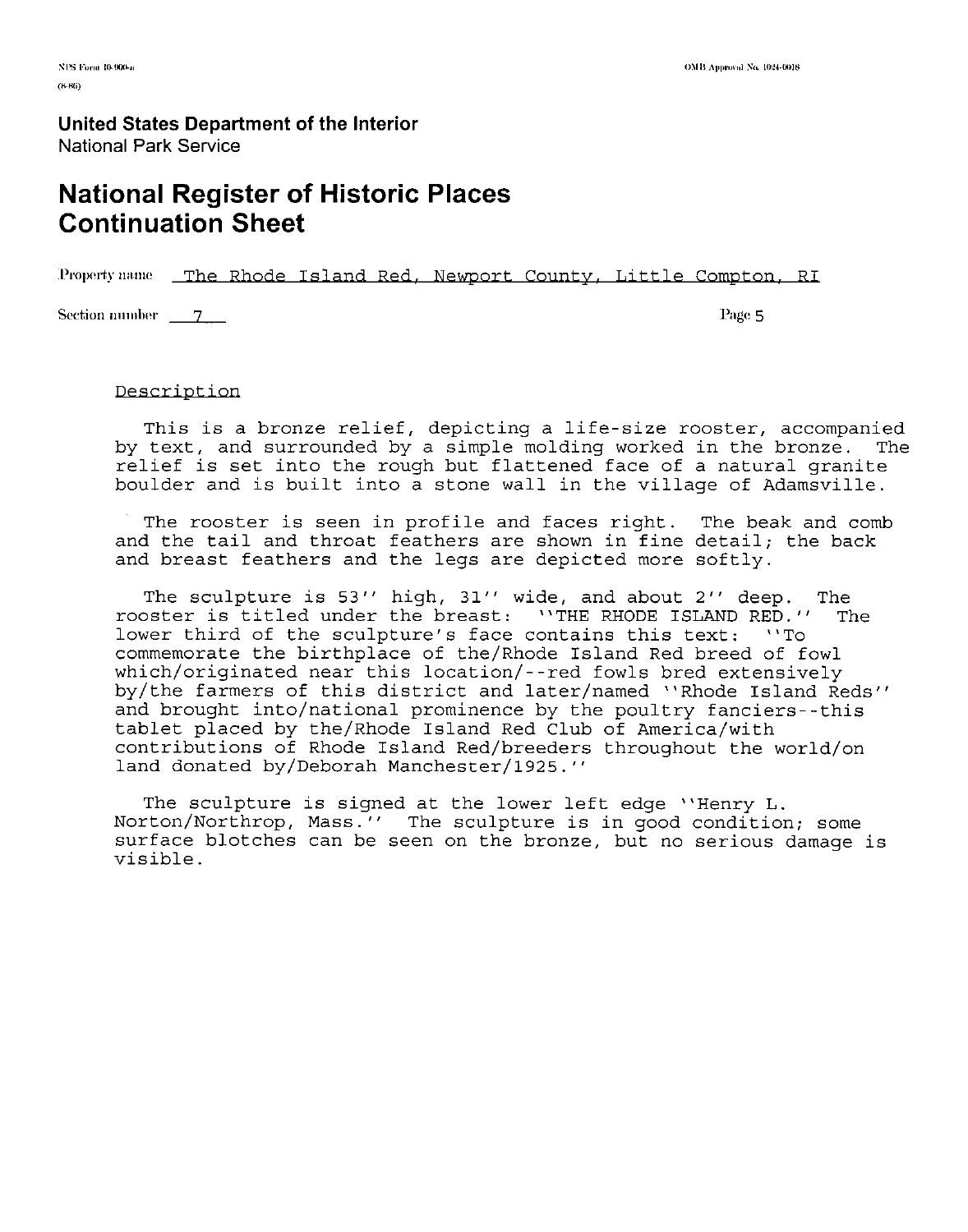# **National Register of Historic Places Continuation Sheet**

Property name The Rhode Island Red. Newport County. Little Compton. RI

**Section number p**<sub>1</sub>*8* 

**Page** 6

#### Significance

**The** Rhode Island Red 1925 is significant because it is the single best and best-known depiction of Rhode Island's state animal. More than many states' animals, the Rhode Island Red symbolizes the nation's smallest state--in its size and in its disposition. The monument also testifies to an aspect of the state's history, its late nineteenth- and early twentiethcentury poultry industry.

The Rhode Island Red originated as a breed here in Little Compton, at William Tripp's farm on Long Highway, and became an economically important component of the local poultry industry's production, and of the national and international poultry market as well. The breed was raised both for meat and eggs. It is no longer as important commercially and has been replaced by more specialized breeds; the American Livestock Breeds Conservancy has included the Red on its "WATCH" list, as a breed which could be lost if not monitored and supported. Rhode Island's poultry industry is now only a minor component of the state's agriculture.

The sculpture has wide appeal and is one of the best known in the state, perhaps because its homespun subject is portrayed in a medium ordinarily reserved for more solemn subjects. In any case, this chicken has real dignity as well as charm.

The sculptor, Henry L. Norton, was from Winthrop, Massachusetts. The sculpture was commissioned by the Rhode Island Red Club, with contributions from Red breeders throughout the world.

While the Rhode Island Red is primarily commemorative in intent, its role as the principal historic portrayal of the state's mascot has invested it with its own historic significance.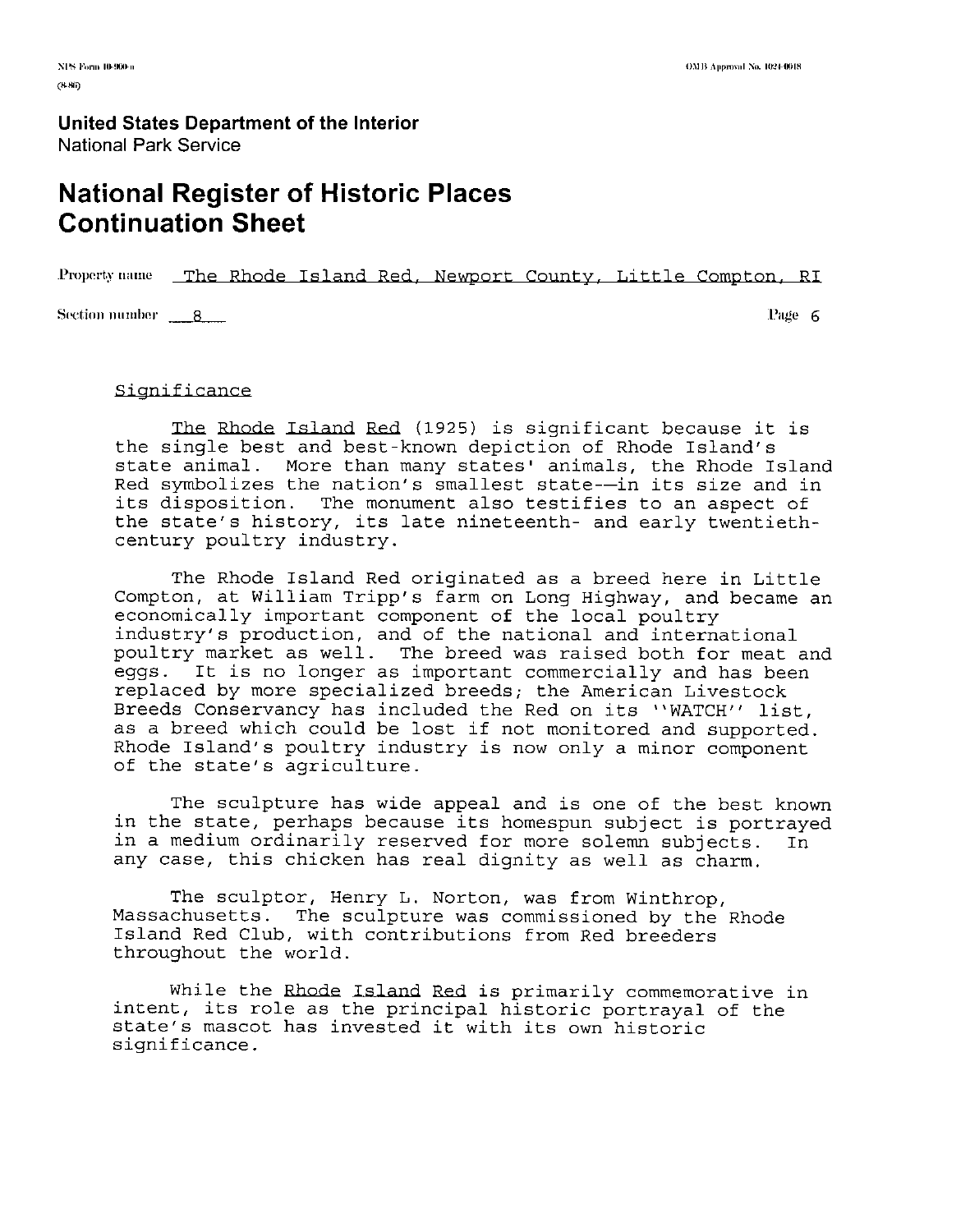# **National Register of Historic Places Continuation Sheet**

Property name The Rhode Island Red, Newport County, Little Compton, RI

Section number  $\qquad 10$ 

Page 7

# Major Bibliographical References

"Outdoor Sculpture of Rhode Island," technical report, Rhode Island Historical Preservation & Heritage Commission, 1998.

Providence Journal 16 November 1924, p. 3; 20 August 1926, p. 1; and 29 August 1926, p. 1.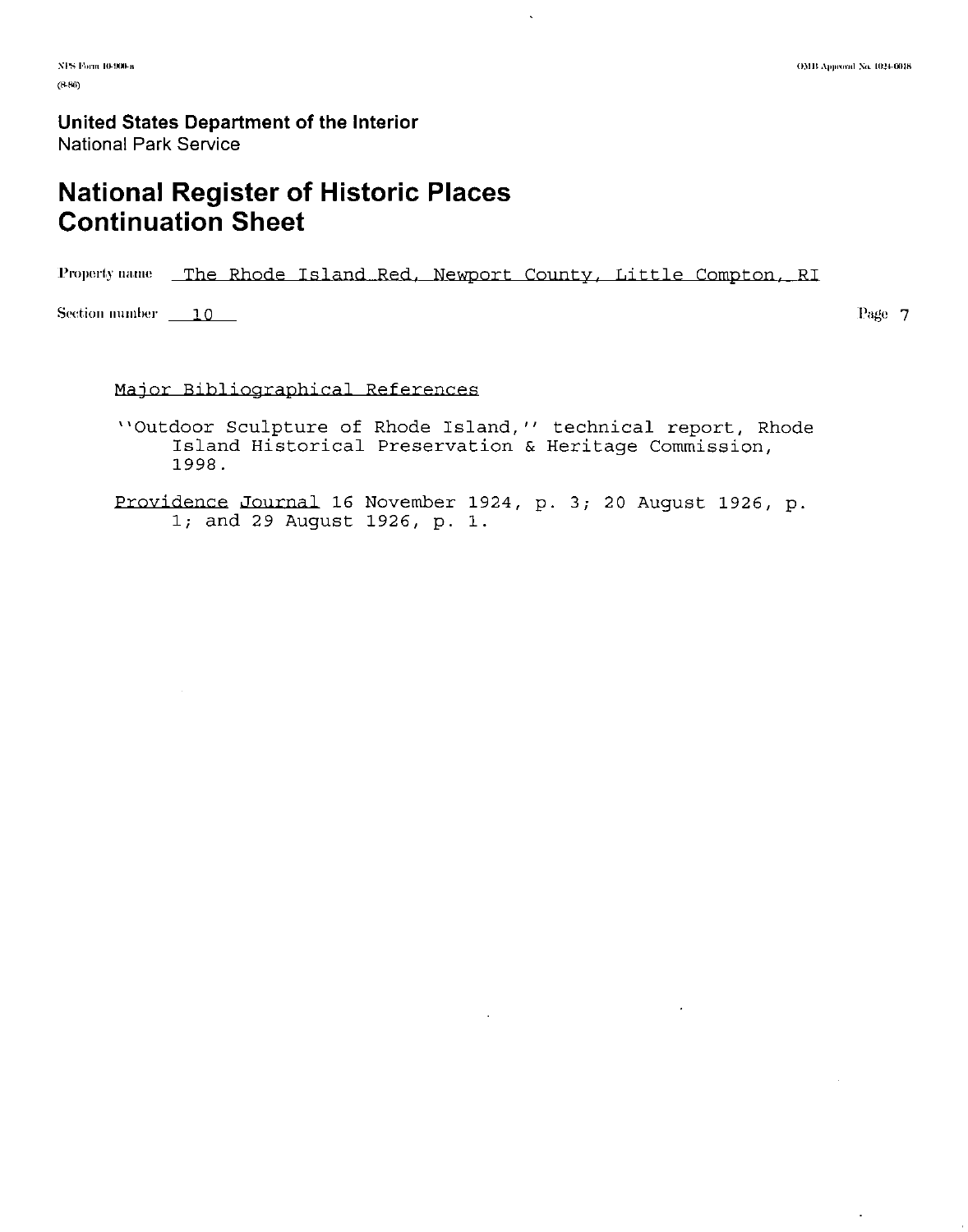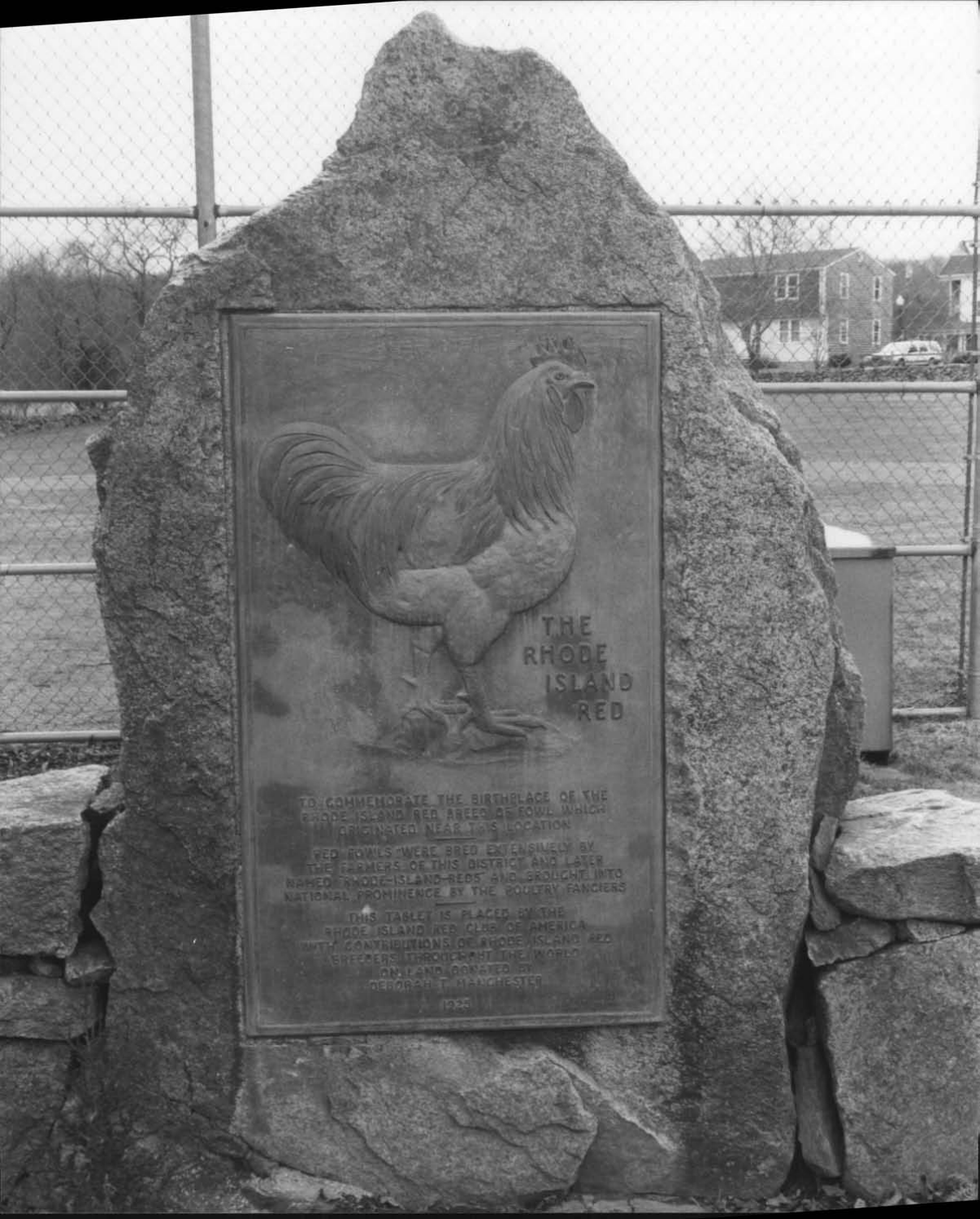the Rhode Island Red Adamsville Road Little Compton, RI Photographer Ronald J. Onorato dete: 3facoo<br>Negative: BIHP+HC<br>Negative: 150 Bencfit 5f. Providence, RI Vicio: Looking south Rhotott 1 of